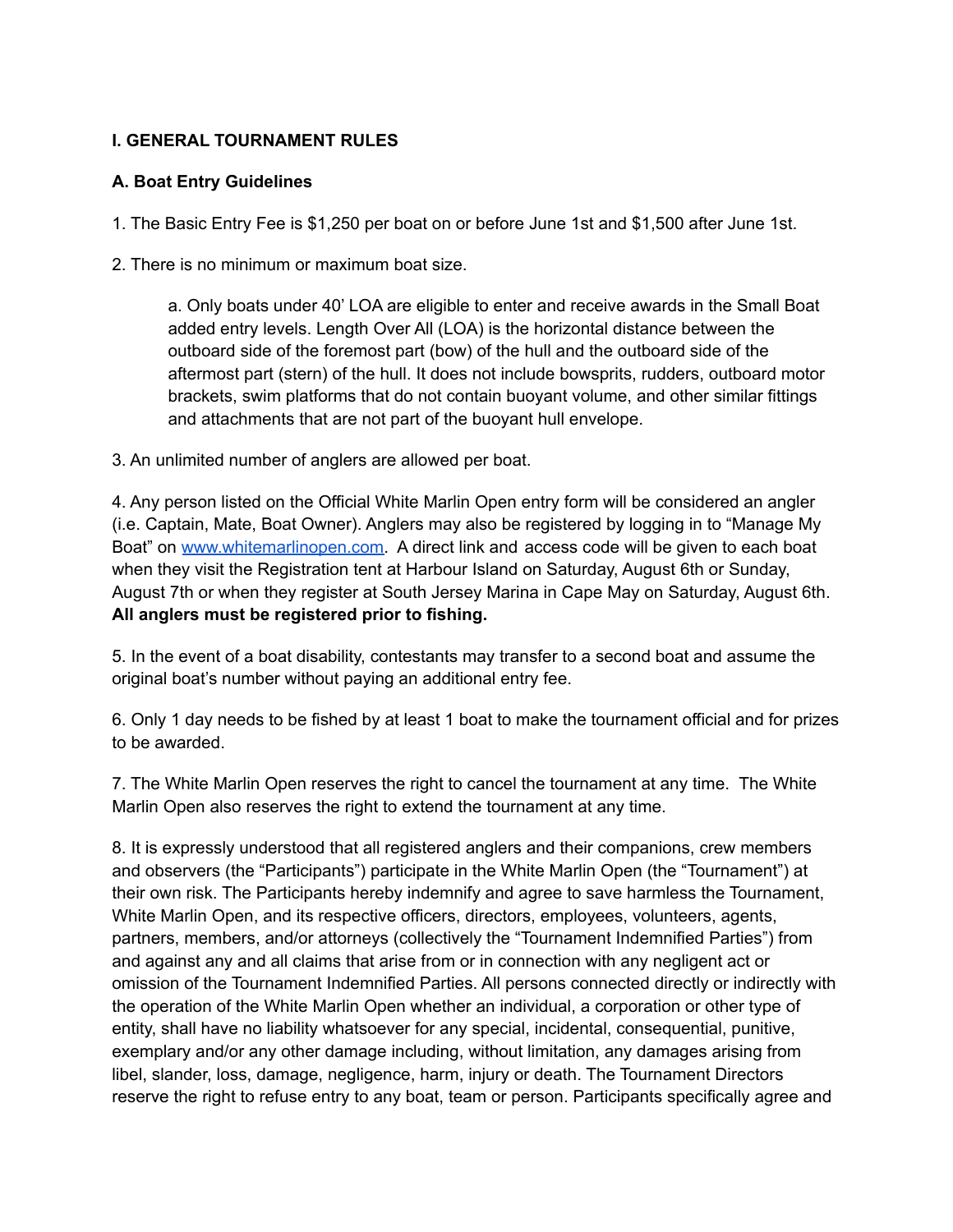consent to the use of any photograph or video in which they appear, and/or audio recordings of such participants, by the Tournament for any purpose whatsoever including, but not limited to, resale, advertising and promotional material without compensation or restriction of any kind. This liability Release shall be binding upon the Participants and their respective heirs, personal representatives, successors and assigns.

9. By registering in the White Marlin Open and paying the entry fee, Participants acknowledge that they have read these Rules and the Liability Release. As a condition for the entry into the White Marlin Open, all Participants hereby agree to be bound by all the Rules, and by the Liability Release.

# **B. Federal Legislation and IGFA Rules Apply**

1. All-tackle I.G.F.A. rules apply unless otherwise noted. In the event of any conflict between the White Marlin Open Rules and the I.G.F.A. Rules, the White Marlin Open Rules apply.

2. Federal law mandates that all anglers participating in a tournament which bestows points, prizes, or awards for Atlantic billfish (blue & white marlin, sailfish, spearfish, or swordfish) must deploy only non-offset circle hooks when using natural bait and/or natural/artificial lure combinations. Anglers in these tournaments may use J-hooks only in artificial lures.

3. Participants are assumed to have all necessary permits, licenses and/or registrations required by law. **However, it is not the responsibility of the tournament officials or directors to verify that all required permits, licenses and/or registrations are acquired by anglers participating in the tournament. Failure of a winning angler to have obtained any or all required permits, licenses and or registrations shall not be the basis for a protest to be filed under the General Tournament Rules, or for a fish to be disqualified.**

4. In the event that the National Marine Fisheries Service increases the minimum length for landing white and/or blue marlin over and above the current White Marlin Open minimums, then the new NMFS minimum length shall become the new White Marlin Open minimum length.

5. With the intention of preserving sportsmanship, rewarding angling skills and billfish conservation, the intentional use of live bait and/or live bait teasers in the attempt to catch billfish is not allowed. The use of live bait or stopping and casting or pitching to tailing fish or fish balling bait is not permissible. Live baiting shall include live teasering and fishing for bait at any point during the tournament. The use of Chub Mackerel, Atlantic Mackerel, Boston Mackerel and Tinker Mackerel is prohibited.

- 6. Chunking is permitted for Tuna only.
- 7. The use of Green Sticks is not permitted.
- 8. The use of drones and/or any type of aircraft in any capacity is not permitted.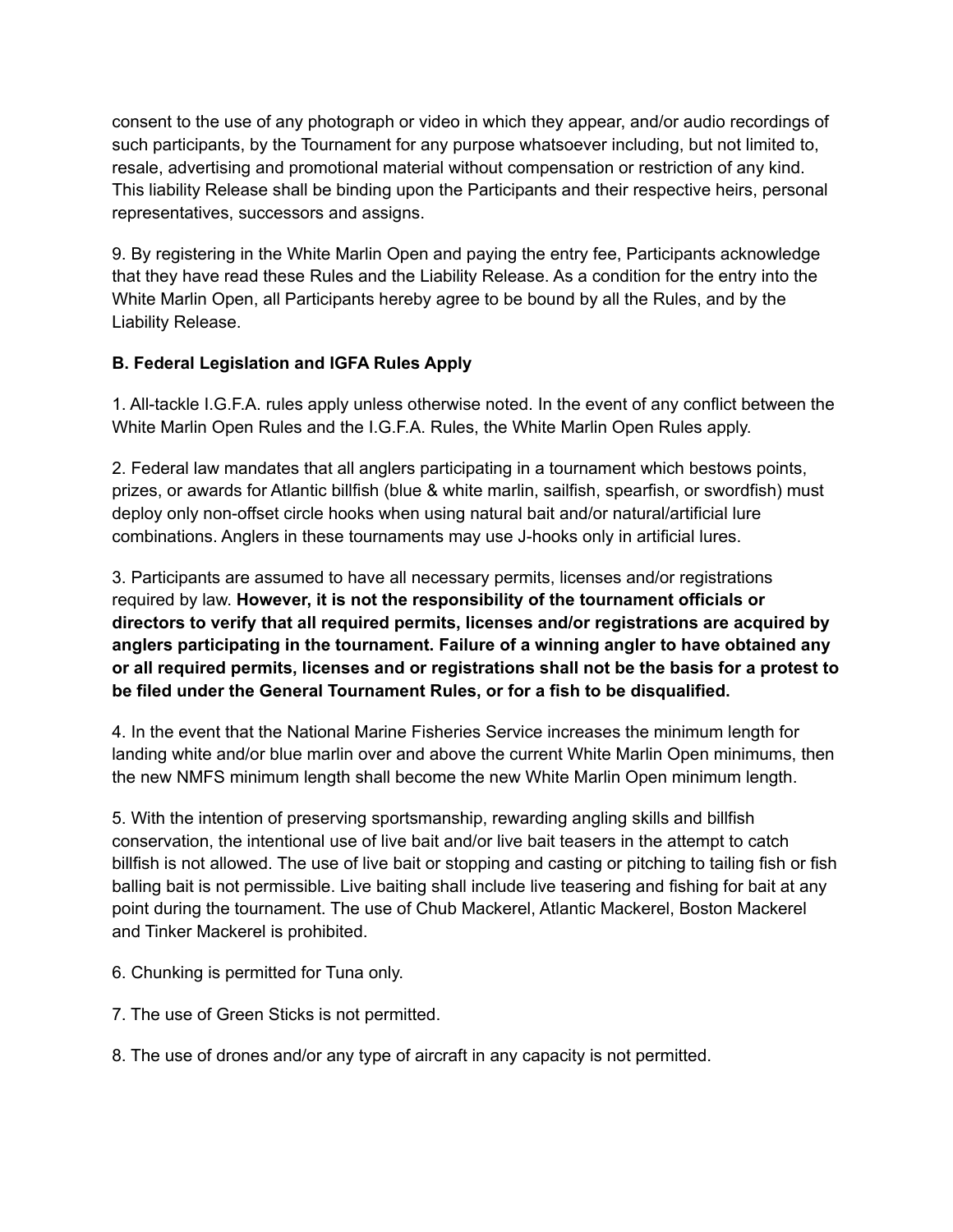9. Line class shall be limited to the manufacturer's stated rating of no greater than 130 lbs. The use of Tournament Grade Line is not required. The use of any pound test backing is permitted.

10. The use of dart gaffs, harpoons, and /or lance gaffs is prohibited.

11. Omni Sonar transducers are not permitted to be deployed prior to the official lines-in time of 8:00 a.m.

12. The use of daisy chains, birds, floats and similar devices may be used with or without a J hook.

13. While fishing for Swordfish, the maximum length of the double line can not exceed 30' and the maximum length of the double line and leader combined can not exceed 100'. For all other species, IGFA rules regarding double line and leader length apply. Any species other than Swordfish caught while using the increased double line and/or combined double line and leader lengths will not be eligible for prize money.

14. Any last minute changes will be announced at the Captain's meeting on Sunday, August 7th at 7:00 p.m. at Harbour Island Marina. The meeting will also be streamed live on the White Marlin Open Facebook page.

### **C. Fishing Days, Fishing Times, and Distance Parameters**

1. Each boat and/or angler is allowed to fish a maximum of 3 days.

a. Fun fishing on lay days is permitted.

b. Participants can not be registered as a Captain, mate or angler on more than one boat.

2. Boats must declare their non-fishing day before 8:00 a.m. each day the boat is not fishing, except for Friday. No non-fishing day reporting is required on Friday.

3. To report a non-fishing day, a representative from the boat must declare a layday by logging in to "Manage My Boat" on [www.whitemarlinopen.com.](http://www.whitemarlinopen.com) A direct link and access code will be given to each boat when they visit the Registration tent at Harbour Island on Saturday, August 6th or Sunday, August 7th or when they register at South Jersey Marina in Cape May on Saturday, August 6th. **NON-FISHING DAYS MUST BE REPORTED BY 8:00 a.m.**

4. Those boats not reporting by 8:00 a.m. will be declared "fishing" that day.

5. In the event that a boat does not notify the White Marlin Open by 8:00 a.m. on the non-fishing day or fun fishing day, Tournament Directors reserve the right to declare that boat not-fishing or fun fishing.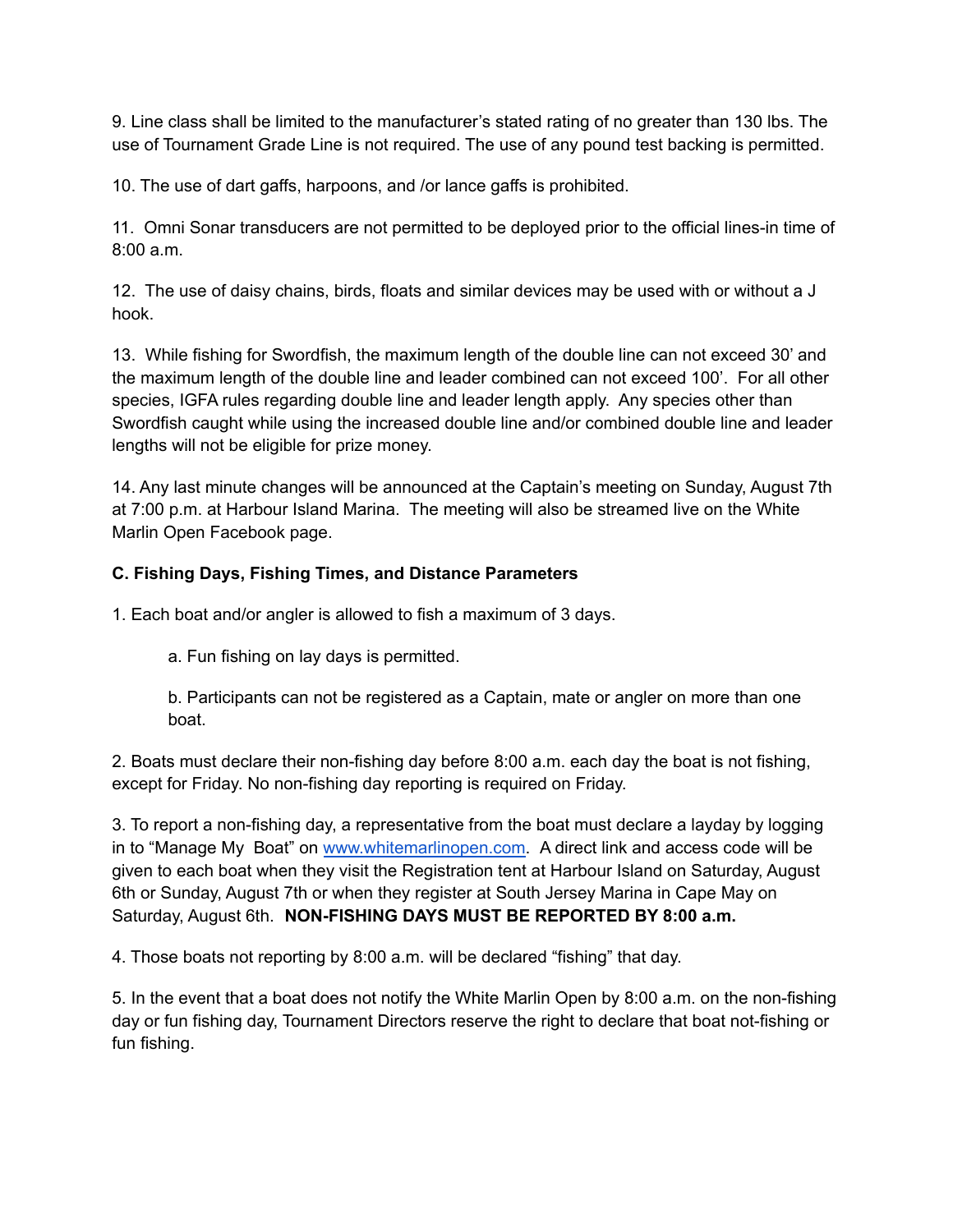6. Fishing hours are 8:00 a.m. to 3:30 p.m. each day. No boat may place lines, teasers or omni sonar transducers in the water prior to 8:00 a.m. All lines and teasers must be removed from the water at 3:30 p.m. Fun fishing before or after tournament hours is prohibited.

7. Any fish hooked prior to 3:30 p.m. may be played until boated or released, but it must be made available for weigh-ins by 9:15 p.m. that day (see exception under rule C8).

8. Any boat still fighting a blue marlin after the 3:30 p.m. deadline:

a. will be permitted to fight that fish until boated, released or lost – except that in order to be eligible for prize money, the blue marlin must be made available for weighing no later than 12:15 a.m. on Saturday, August 13th, regardless of which fishing day the hookup occurred.

b. If that boat has any other fish on board intended for weighing, it must report to another registered tournament boat, Tournament Directors or another boat that can be verified by 3:30 p.m. the species of boated fish, the exact length and girth, estimated weight and when the fish was boated. Only fish that match the reported length and girth will be weighed.

c. If that boat does not return inside the sea buoy by 4:00 a.m. on the day after the hookup, that boat cannot return outside the sea buoy and fish that day.

9. Boats may leave from any inlet between Barnegat Inlet in New Jersey and Rudee Inlet in Virginia.

10. No boat may pass the sea buoy of any Inlet prior to 4:00 a.m. on any fishing day.

11. There is a fishing distance limit of 100 nautical miles from the Ocean City inlet sea buoy. Boats must fish within this limit regardless of the Inlet of departure. Boats are not permitted to cross the 100 mile boundary line at any time for any reason.

# **D. Reporting and Weigh-In Procedures**

1. All fish must be made available for weighing between the hours of 4:00 p.m. and 9:15 p.m. on the day the boat left the inlet to go fishing. Any fish not available for weighing by 9:15 p.m. for any reason other than a drawbridge malfunction or line at the scale of fish to be weighed, will not be counted (see exception under General Rule C8).

2. All fish to be eligible for prizes must be weighed in on the official scale at Harbour Island Marina or other scale designated by tournament officials.

3. In the event of a malfunction in the primary weighing system, the Tournament shall switch to a calibrated backup system.

4. All weights registered on either system will be considered official.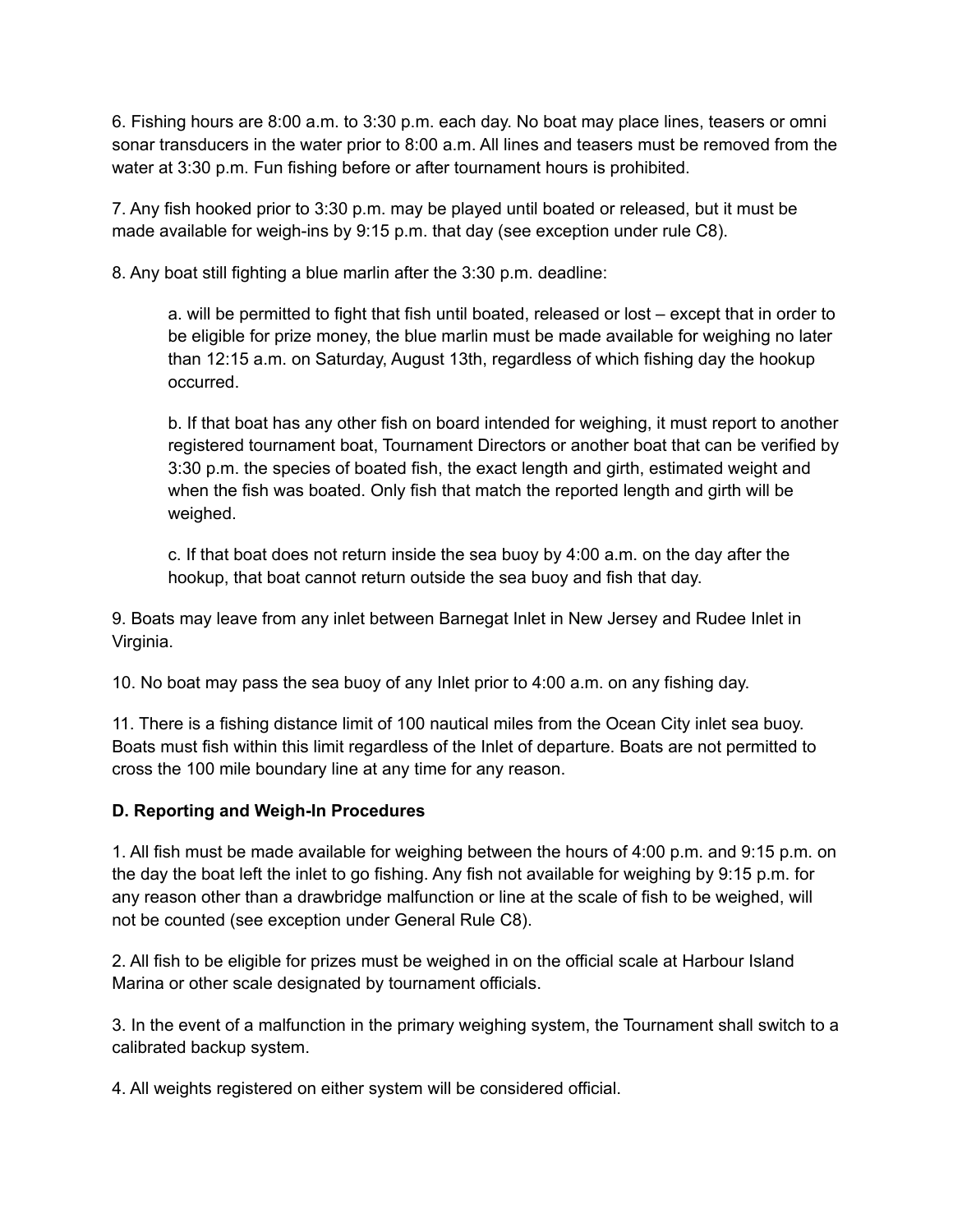5. All fish must be accompanied by a signed catch report. Signed catch and release reports must be turned in to the scorer's table or a designated drop off area by 9:15 p.m. that day to receive full point value. **BOATS FISHING FROM AN INLET OTHER THAN OCEAN CITY, MD MAY submit a catch report by texting a copy of the catch report to 866-328-4554**. Any catch report received after the  $9:15$  p.m. deadline will lose  $\frac{1}{2}$  of its total value.

6. If any boat still fighting a blue marlin after the 3:30 p.m. deadline has any other fish on board intended for weighing, it must report to another registered tournament boat, Tournament Directors or another boat that can be verified by 3:30 p.m. the species of boated fish, the exact length and girth, estimated weight and when the fish was boated. Only fish that match the reported length and girth will be weighed. (see General Rule C8)

7. Once a fish is caught, an angler may use any means to make his fish available for weighing. This includes but is not limited to switching his fish to another boat to get it to the scales, being towed by another boat, or trucking the fish to the scale.

8. In order to ensure that the tournament rules are preserved, Tournament Directors reserve the right to not weigh any fish that will clearly not place first, second, or third based on the following formula: Length(in.) x Girth<sup>2</sup>(in.) / 800

9. The Tournament Directors reserve the right, in their sole and absolute discretion, to reject any fish that does not meet the requirements of the Tournament. Any decision of the Tournament Directors to reject a fish is final.

10. The Tournament Directors reserve the right to close the scale due to dangerous weather conditions.

11. In the event that the drawbridge becomes inoperable and is unable to open, the Tournament Directors may move the weigh-in location to Sunset Marina, where a calibrated scale will be located.

# **E. Fishing Guidelines**

1. For the purpose of identification and prize money eligibility during the White Marlin Open, a hatchet marlin/round scale spearfish will be considered a white marlin.

# 2. In the event of a tie in the weight of a white marlin, the fish that is not gaffed will be **considered the winner of the two.**

3. A fish may be hooked by anyone other than the angler (Captain, mate or other registered angler) however the fishing rod must be transferred immediately to the angler after hookup. **The angler, from that time on, shall fight the fish alone until boated or released.**

a. Once the fishing rod has been transferred to the angler, the act of a person other than the angler touching the rod, reel, or line either bodily or with a device is prohibited. Holding or touching an angler in a manner that assists them in fighting the fish or takes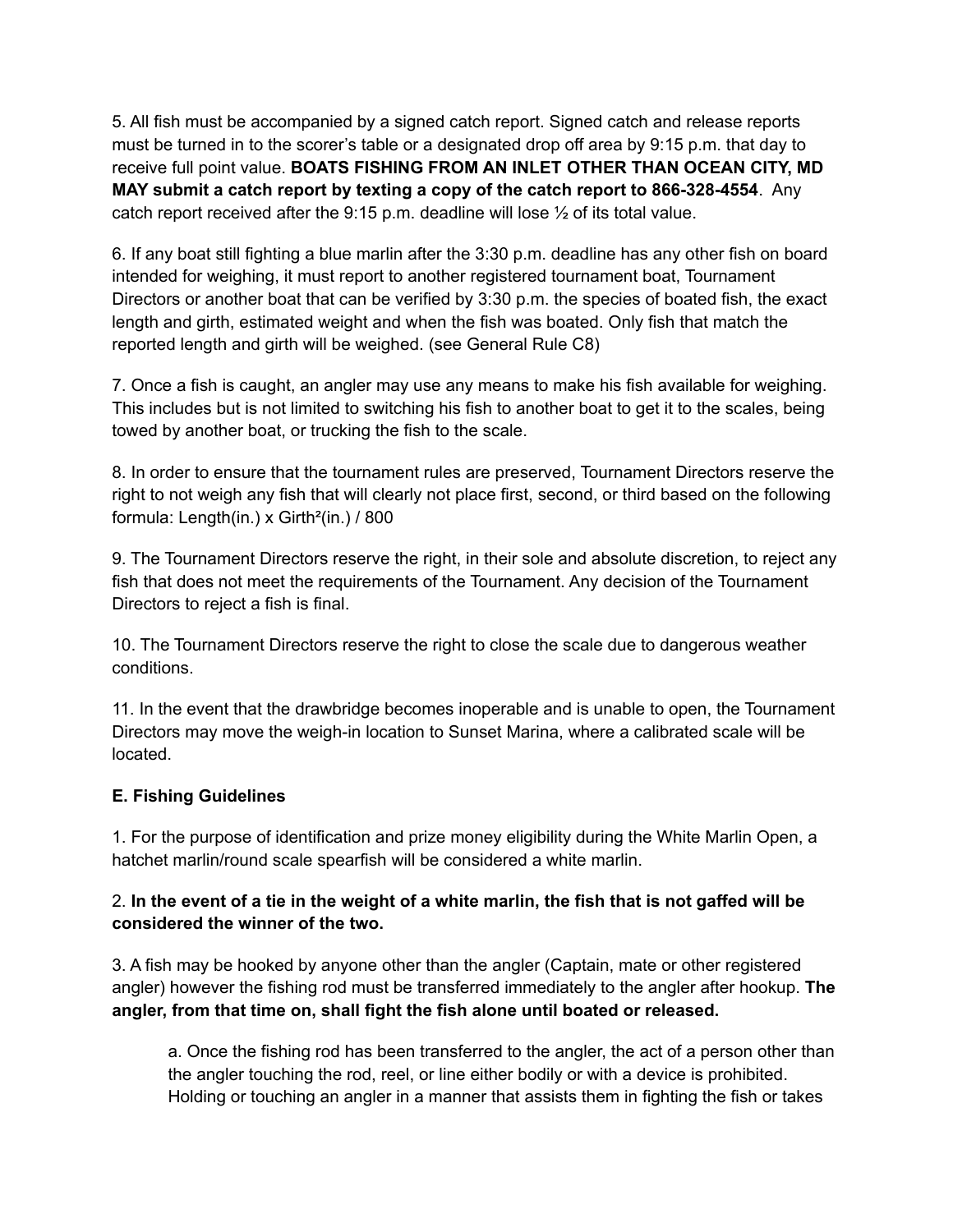pressure off the angler is prohibited. Touching or briefly holding the angler to prevent them from falling is permitted.

4. No help, in either manpower or equipment, can be given by another boat nor can anglers from another boat help in any aspect of fighting, boating or releasing the fish.

5. In the event of a boat disability while fighting a fish, the angler may not switch to another boat nor can anglers from another boat help with either manpower or equipment in any aspect of fighting, boating, or releasing the fish.

6. The following minimum weights/lengths must be met for a fish to qualify for prize money and/or billfish points:

**White Marlin** 70 lb and 70"

**Blue Marlin** 114" – no minimum weight. To be eligible for weighing, a blue marlin must meet the minimum length of 114". The winner will be determined by weight.

**Swordfish** 60" – no minimum weight. To be eligible for weighing, a swordfish must meet the minimum length of 60". The winner will be determined by weight.

**Tuna** 50 lb

**Dolphin** 20 lb

**Wahoo** 40 lb

**To be eligible for prize money all fish must meet the minimum weights set by the tournament.**

# **F. Protest**

1. A protest may only be filed by a registered angler, registered crew member, or Tournament Director.

2. The White Marlin Open must be notified immediately (by calling 410-289-9229 or speaking directly with a Tournament Director) that a protest is being filed.

3. All protests must be put in writing and include the registered angler(s) names(s), a local contact phone number and \$750 in cash or check made payable to the White Marlin Open. It must contain a detailed description of the protested matter and include any supporting evidence available. It must be signed by the protesting angler(s) or crew member(s) and be delivered to the Tournament Directors as soon as possible from the time the protested action occurs. If no Tournament official is available at Harbour Island, turn in the written report to the guardhouse at the 14th Street entrance to Harbour Island and call 410-289-9229 to report the written protest has been delivered there.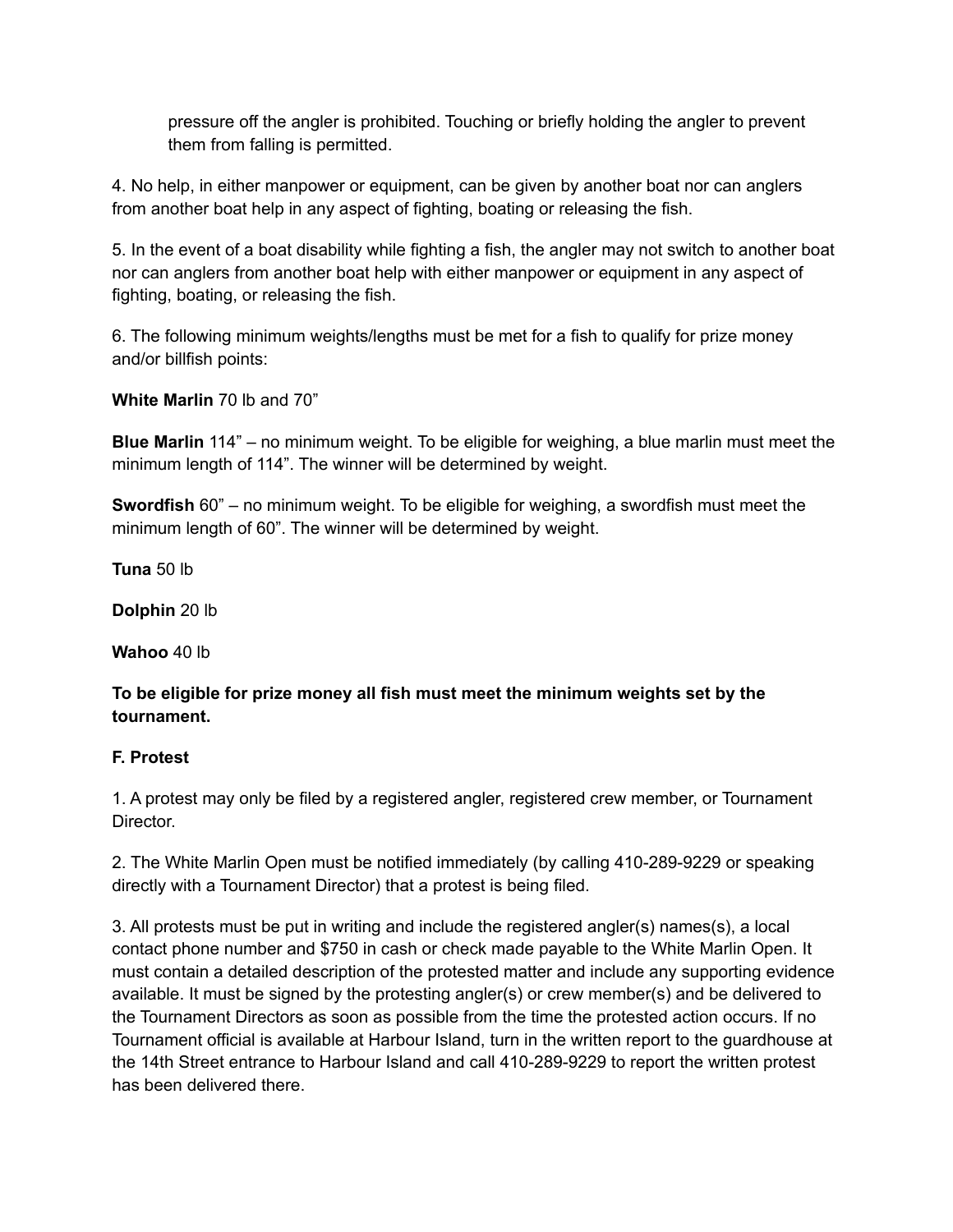4. All protests in compliance with these procedures will be given to the judges. That decision is final. If the judges rule in favor of the person(s) that filed a protest, the \$750 protest fee will be refunded.

5. No protest will be accepted after 12:30 a.m. Saturday August 13th.

6. Protests should be carefully considered by contestants as they delay or interfere with the awarding of prizes to the tournament winners. Unjustified protests in recent tournaments have caused expense, turmoil, and unfavorable and unacceptable conditions with respect to the bona fide winners of prizes receiving their awards. Any person filing an unsuccessful protest will reimburse the White Marlin Open for all costs and fees incurred by the White Marlin Open, including reasonable attorneys' fees, relating to the protest and/or any litigation involving the same subject matter as the protest. In the event of a successful protest, the person who was the subject of the protest shall pay the White Marlin Open \$750 and reimburse the White Marlin Open for all costs and fees incurred by the White Marlin Open, including reasonable attorneys' fees, relating to the protest and/or any litigation involving the same subject matter as the protest. Reasonable attorney's fees include, but are not limited to, providing legal advice, and investigation of legal matters in conjunction with any protest as well as legal fees for any litigation which results. In no event shall White Marlin Open be liable to any person for any attorneys' fees or costs.

# **G. Prize Money Payout Procedures**

1. If no second or third place fish is weighed, that guaranteed prize money will be divided equally among all winners in that specific category.

2. If a category is not won at all, the guaranteed prize money for that category will be equally divided among the other winning categories.

3. Prize money will be awarded to the registered angler catching the winning fish unless a different disbursement is requested in writing (on the Prize Money Distribution Form) by the winning angler.

4. Each winning angler (or boat in Level R, SBR, SBDP and Daily Points) must complete a Prize Money Distribution Form before any award checks will be issued. Prize money checks will be mailed within 7 business days of the awards ceremony.

5. All anglers winning \$50,000 or more and any anglers winning any amount in Level R, SBR, SBDP and Daily Points **MAY** be required, at the discretion of the Tournament Directors, to take a polygraph examination prior to the distribution of any awards.

a. The Tournament Directors may, at their discretion, also request that a polygraph examination be taken by any other angler or crew member registered to that boat. The Tournament Directors may, at their discretion, also request that any angler or crew member take additional polygraph examinations. All anglers and crew members requested to take polygraph examinations are encouraged to provide the polygraph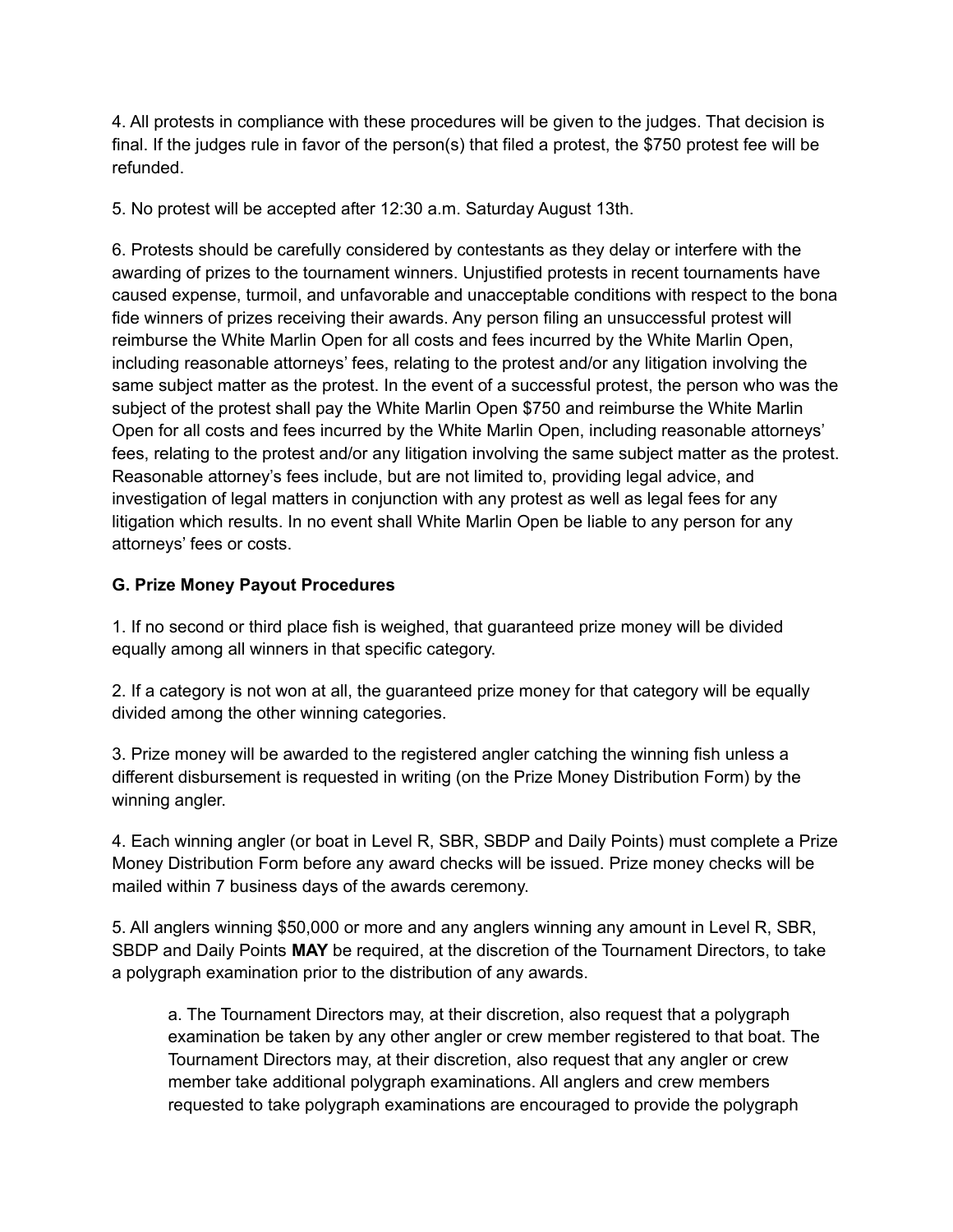examiner(s) and/or the Tournament Directors with any information the angler and/or crew member may consider relevant to the issues that are the subject of the polygraph examination(s).

b. If a polygraph examination is required, the angler, Captain or other crew member will be notified by a Tournament Director after the scale closes at 9:15 p.m. on Friday August 12th with the time and location of the examination. Unless otherwise specified by the Tournament Directors, Polygraph examinations will take place on Saturday August 13th.

c. In the event that an examination cannot be taken at a scheduled time, the Tournament Directors reserve the right to reschedule the examination within 30 days of the date on which the fish was caught. The rescheduled examination must be administered by a White Marlin Open approved examiner who is a member in good standing of the American Polygraph Association, and the examination will be at the angler's expense.

d. If an angler (or crew member on an angler's boat) fails to take any polygraph at the time requested by the Tournament Directors, that angler will be disqualified unless the Tournament Directors agree to reschedule the examination as provided above. If an angler (or crew member on an angler's boat) is, in the opinion of the polygraph examiner, not in a condition suitable to take the polygraph at the time requested by White Marlin Open, that angler may be disqualified, at the discretion of the Tournament Directors.

e. If an angler wishes to dispute an unfavorable polygraph result, the angler may have a second polygraph conducted within 10 days by a qualified polygraph examiner at the angler's expense. This polygraph must be administered by an examiner who is a member in good standing of the American Polygraph Association.

f. The Tournament Directors will decide, based on the polygraph examination (s), whether the angler is eligible for the prize money. The decision of the Tournament Directors is final.

6. In the event of any dispute concerning prize money, White Marlin Open reserves the right to file an interpleader and/or declaratory judgment action in court, seeking the court's determination of the dispute.

7. In the event of any litigation regarding prize money, whether filed by White Marlin Open or by a Participant, White Marlin Open shall be entitled to its reasonable attorneys' fees and costs, to be paid out of the prize money in dispute. If the prize money in dispute is insufficient to pay White Marlin Open's reasonable attorneys' fees and costs, each Participant in the litigation shall be jointly and severally liable to pay White Marlin Open's reasonable attorneys' fees and costs. In no event shall White Marlin Open be liable to any person for any attorneys' fees or costs. In any litigation, the Court may order that any White Marlin Open attorneys' fees or costs paid out of the prize money be reimbursed by any Participant who has taken a position in litigation that is contrary to a final decision made by the Tournament Directors.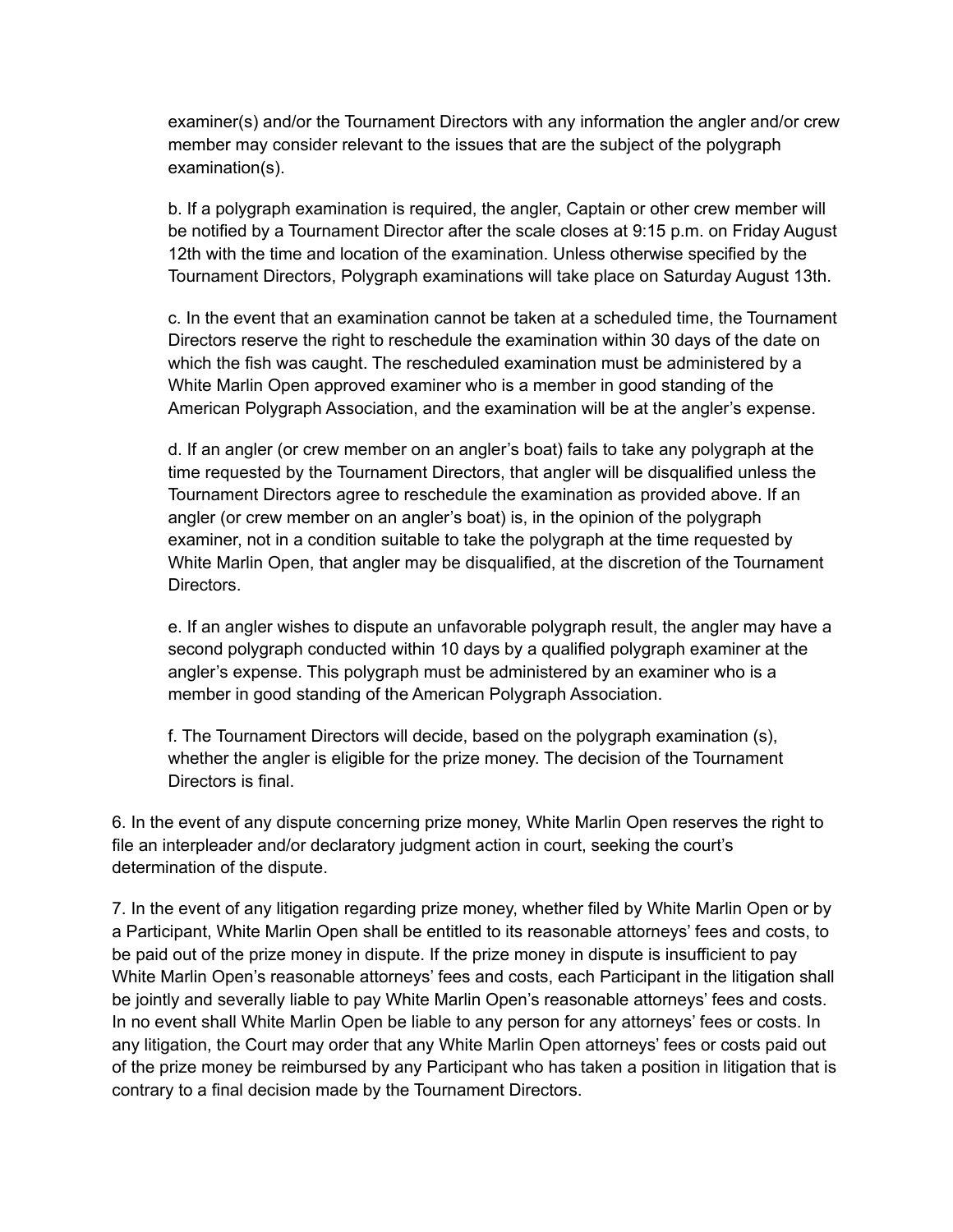8. 89% of added entry fees are paid out unless otherwise noted.

# **H. Tournament Directors' Decisions Are Final.**

1. Any Participant in violation of any Tournament Rule may be disqualified. By participating in the Tournament, all Participants acknowledge that all Tournament Rules are material and that disqualification is permitted and appropriate sanction for any violation of any Tournament Rule(s).

2. The White Marlin Open Rules have been established for the best interest of all concerned. In the event of necessity or extraordinary circumstances, any rule may be altered at the discretion of the Tournament Directors.

3. Decisions regarding the interpretation of Rules, violation of Rules, penalties, the suspension of any Rules or penalties, the alteration of any Rules, and the calculation of prize money will be made by the Tournament Directors in their sole and absolute discretion. All decisions by the Tournament Directors are final.

4. Any litigation relating to the tournament shall be filed and resolved (1) in the Circuit Court for Worcester County, Maryland, or (2) in the United States District Court for the District of Maryland (if that court has jurisdiction). All disputes involving the tournament shall be governed by the laws of the State of Maryland, without regard to choice of law rules.

### **II. BILLFISH POINTS**

Non cash prizes will be awarded to the top 5 anglers overall, top 3 female anglers and top 5 boats for accumulation of billfish points during the tournament.

A. Points will be awarded for catches and releases for billfish as follows:

1. White Marlin

Release = 70 points

Boated = 1 point per pound (must meet 70 lb. and 70" minimum)

2. Blue Marlin

Release = 175 points

Boated = 1/3 point per pound (must meet 114" length minimum – no minimum weight. In order to be eligible for weighing, a blue marlin must meet the minimum length of 114". The winner will be determined by weight.)

3. Sailfish

Release = 70 points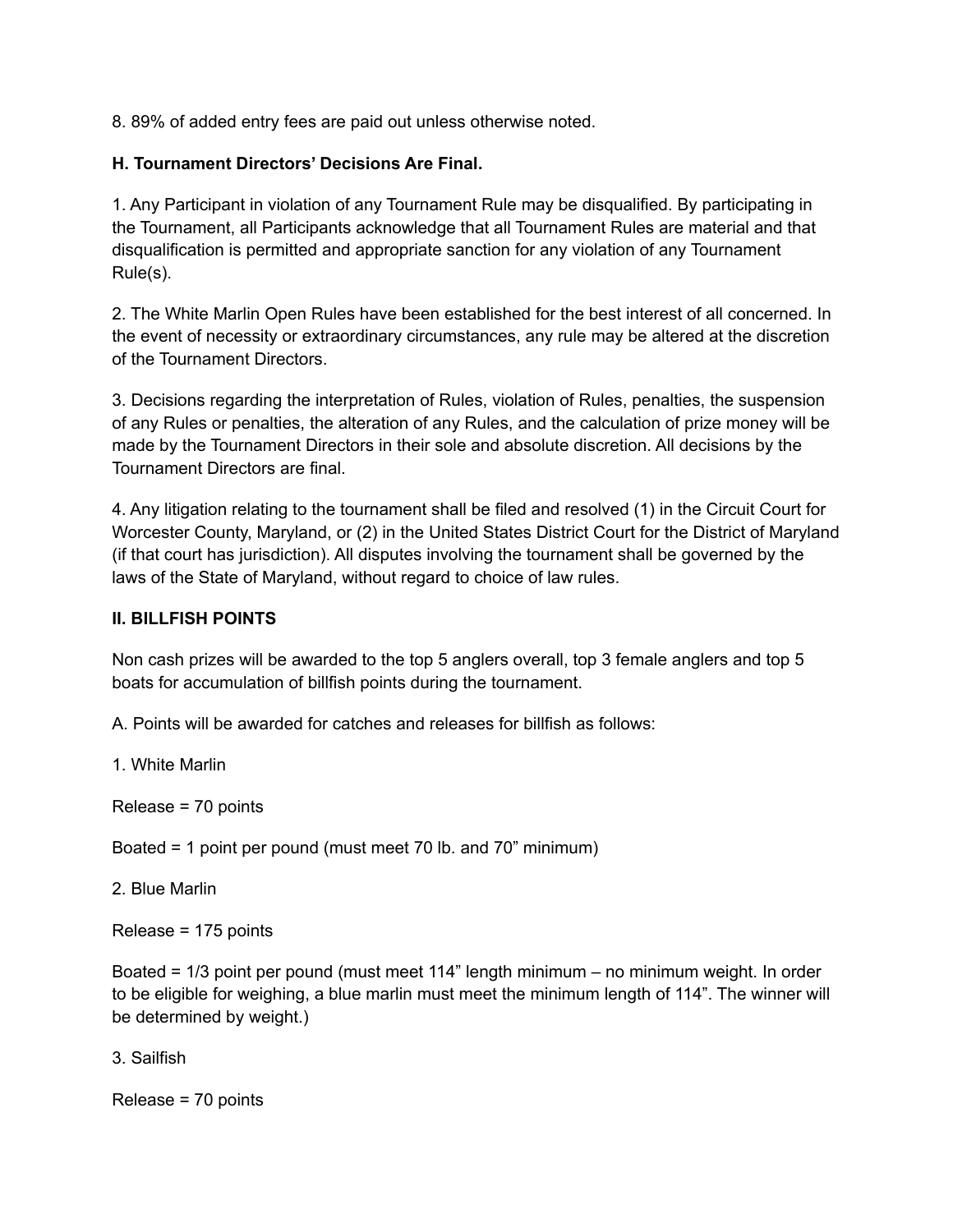Boated = 2 points per pound (must meet 30 lb. and 63" minimum)

4. Swordfish

Release = 70 points

Boated = 1 point per pound (must meet 60" length minimum – no minimum weight. In order to be eligible for weighing, a swordfish must meet the minimum length of 60". The winner will be determined by weight.)

5. Spearfish

Release = 70 points

**Short Bill, Long Bill and Mediterranean Spearfish are not allowed to be boated. However, for the purpose of identification and prize money eligibility during the White Marlin Open, a hatchet marlin/round scale spearfish will be considered a white marlin, and are allowed to be boated.**

B. A billfish will be considered released when the swivel touches the rod tip, when the mate grabs the leader material, or when the leader goes through the rod tip.

C. In case of a tie (i.e., 2 anglers with 2 white marlin released, each have 140 points) the anglers scoring the tying points earliest in the respective 1st, 2nd, or 3rd day of fishing is the winner, regardless of what day in the week the points were scored.

D. All fish must be accompanied by a signed catch report. Signed catch and release reports must be turned in to the scorer's table or a designated drop off area by 9:15 p.m. that day to receive full point value. **BOATS FISHING FROM AN INLET OTHER THAN OCEAN CITY, MD MAY submit a catch report by texting a picture of the signed catch report to 866-328-4554.** Any catch report received after the 9:15 p.m. deadline will lose ½ of its total value.

E. All general tournament rules apply.

# **III. ADDED ENTRY LEVELS**

**Registration for the added entry levels will be held Saturday, August 6th and Sunday, August 7th from 11 a.m. - 5 p.m. at Harbour Island Marina. Each boat may be entered into as many skill levels as the anglers feel their capabilities allow.**

Each skill level will be independent from the others.

**Levels A, B, C & D:** 30% Heaviest White Marlin 30%Heaviest Blue Marlin 12% 2nd White Marlin 12% 2nd Blue Marlin 8% 3rd White Marlin 8% 3rd Blue Marlin

**Level E**: Heaviest White Marlin Winner Take All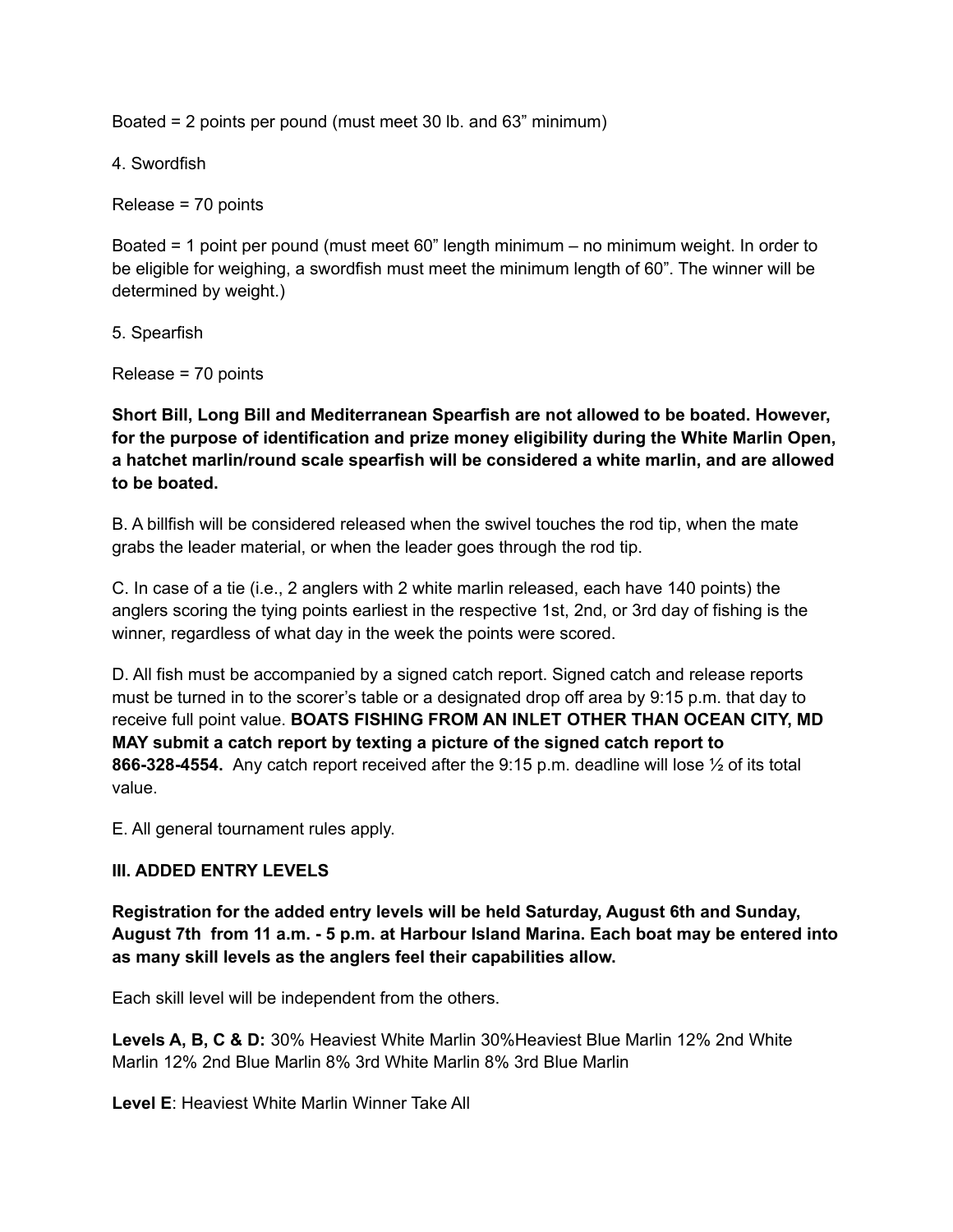**Level WM**: Heaviest White Marlin Winner Take All

**Level P**: Heaviest White Marlin Winner Take All

**Level S**: Heaviest Swordfish Winner Take All

**Level F:** Heaviest Blue Marlin Winner Take All

**Level BF:** Big Fish – The heaviest qualifying white marlin, blue marlin, swordfish, tuna, dolphin, OR wahoo winner take all

**Levels T1 & T2:** Tuna 65% Heaviest Tuna 25% 2nd Tuna 10% 3rd Tuna

**Level T3 & T4:** Heaviest Tuna Winner Take All

**Level R:** Most Release Points by a Boat awarded as follows (no observer required): 55% First Place 30% Second Place 15% Third Place

**Level M:** Daily Meat Fish: 50% Heaviest Dolphin Daily 50% Heaviest Wahoo Daily

**Level DT:** Daily Tuna Heaviest Tuna Daily Winner Take All

**Level SBW:** Small Boat Heaviest White Marlin Winner Take All Boats under 40' LOA (see rule A2a)

**Level SBT:** Small Boat Heaviest Tuna Winner Take All Boats under 40' LOA (see rule A2a)

**Level SBD:** Small Boat Heaviest Dolphin Winner Take All Boats under 40' LOA (see rule A2a)

**Level SBBF**: Small Boat Big Fish – The heaviest qualifying white marlin, blue marlin, swordfish, tuna, dolphin OR wahoo winner take all Boats under 40' LOA (see rule A2a)

**Level SBR:** Small Boat Release - Most release points by a boat - Winner Take All Boats under 40' LOA (see rule A2a)

**Level SBDP:** There will be a daily cash award for the most billfish points accumulated by a small boat each day. In the event that there is no daily billfish points winner on a given day, that day's prize money will be divided equally among the other daily winners.

**Captain**: Captain of boat that catches heaviest white marlin – winner take all

**Mate**: Mate of boat that catches heaviest white marlin – winner take all

**Non-Billfish Doubler**: The tournament will double the listed guaranteed prize money for all non-billfish categories. For example, the angler landing the 1st place Tuna would receive \$2000 for the guaranteed prize money plus a \$2000 bonus. Each winning fish will count for only one doubling bonus. If an angler lands the 1st and 2nd place Tuna and there is no 3rd place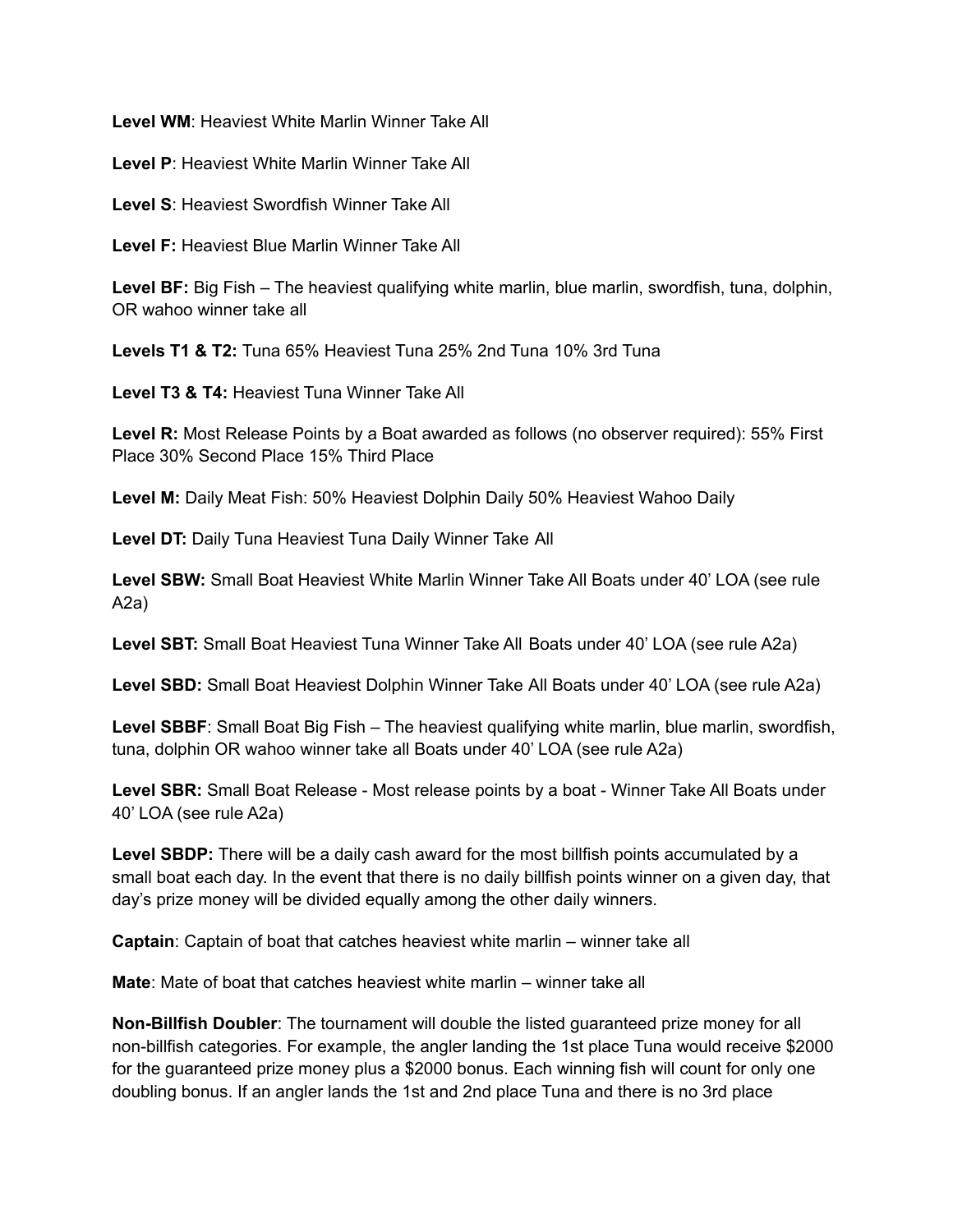qualifying Tuna, that angler would receive \$2000, \$1500, and \$1000 from the guaranteed prize money plus a \$2000 and \$1500 bonus. There is no limit to the number of bonus categories an angler many win.

**Tuna Bonus**: \$10,000 bonus to the heaviest tuna entered in the Tuna Bonus.

**Daily Billfish Points:** There will be a daily cash award for the most billfish points accumulated by a boat each day. In the event that there is no daily billfish points winner on a given day, that day's prize money will be divided equally among the other daily winners.

**Pay Day:** The total purse will be divided by 5 days. Each day's purse will be split evenly among any white marlin, blue marlin and tuna in first, second and/or third place on the leaderboard at the end of the day. If there are no winners for a particular day, the un-won prize money will be split evenly among the purses of the other days.

A, B, C, D Levels – If no third place qualifying white marlin is caught, that money will be split equally between the first and second place white marlin. If no second place qualifying white marlin is caught, that money will go to the first place white marlin. If no third place qualifying blue marlin is caught, that money will be split equally between the first and second place blue marlin. If no second place qualifying blue marlin is caught, that money will go to the first place blue marlin. If no minimum weight white marlin is caught, that money will go to the blue marlin winners. If no minimum weight blue marlin is caught, that money will go to the white marlin winners. In the event that there is no qualifying white or blue marlin caught, the prize money would go to the top three tuna at 50%, 30%, 20%.

E, WM, SBW Levels – If no minimum weight white marlin is caught, the prize money will go to the heaviest qualifying blue marlin. In the event that a qualifying white or blue marlin is not caught, the prize money will go to the first place qualifying fish in the following order: tuna, wahoo, dolphin, swordfish.

WM Level - In the event that no qualifying white marlin, blue marlin, tuna, dolphin, wahoo or shark is weighed in Level WM, 90% of the added entry fee for Level WM will be refunded to the boats that are entered in that level.

P Level - In the event that no qualifying white marlin, blue marlin, tuna, dolphin, wahoo or shark is weighed in Level P, 90% of the added entry fee for Level P will be refunded to the boats that are entered in that level.

F Level - If no minimum weight blue marlin is caught, the prize money will go to the heaviest qualifying tuna. In the event that a qualifying tuna is not caught, the prize money will go to the first place qualifying fish in the following order: wahoo, dolphin, swordfish.

T1 & T2 Levels - If no minimum weight tuna is caught, the prize money will go to the heaviest qualifying fish in the following order: wahoo, dolphin, swordfish.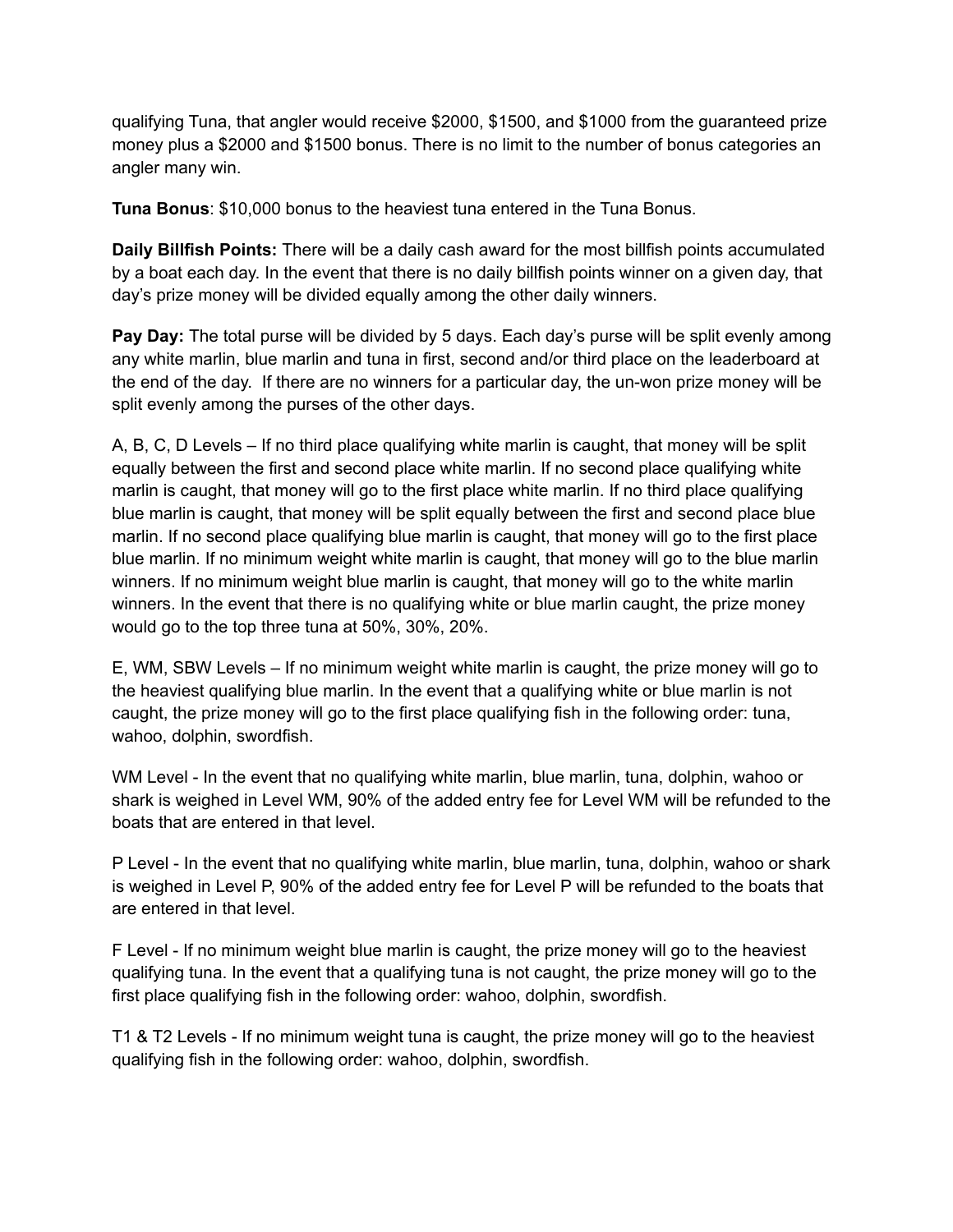T3, T4 & SBT Levels – In the event that a qualifying Tuna is not caught, the prize money will go to the first place qualifying fish in the following order: wahoo, dolphin, swordfish.

M Level – In the event that there is no daily Meat Fish winner on a given day, that day's prize will be divided equally among the other daily winners for that particular species. If no qualifying wahoo are caught, that money will be divided equally among the Dolphin winners. If no qualifying Dolphin are caught, that money will be divided equally among the wahoo winners.

DT Level - In the event that there is no daily Tuna winner on a given day, that day's prize will be divided equally among the other daily winners.

SBD – In the event that there is no minimum weight Dolphin caught, the prize money will go to the heaviest qualifying Tuna.

\*90% of all added entry level entry fees are paid out unless otherwise specified.

No added entry level fees will be accepted after August 7, 2022.

# **IV. GUARANTEED CASH PRIZES**

The White Marlin Open furnishes \$50,000 in guaranteed prize money. Actual cash prizes are determined by guaranteed prize money amounts and added entry prize money amounts for the specific added entry levels in which a boat is entered. Minimum lengths and/or weights must be met for all species in order to be eligible for prize money. Guaranteed cash prizes are listed below.

Heaviest White Marlin \$15,000

Captain's Award (Heaviest White Marlin) \$1,500

Mate's Award (Heaviest White Marlin) \$1,500

2nd Heaviest White Marlin \$5,000

3rd Heaviest White Marlin \$2,500

Heaviest Blue Marlin \$3,000

2nd Heaviest Blue Marlin \$2,000

3rd Heaviest Blue Marlin \$1,500

Heaviest Tuna \$2,000

2nd Heaviest Tuna \$1,500

3rd Heaviest Tuna \$1,000